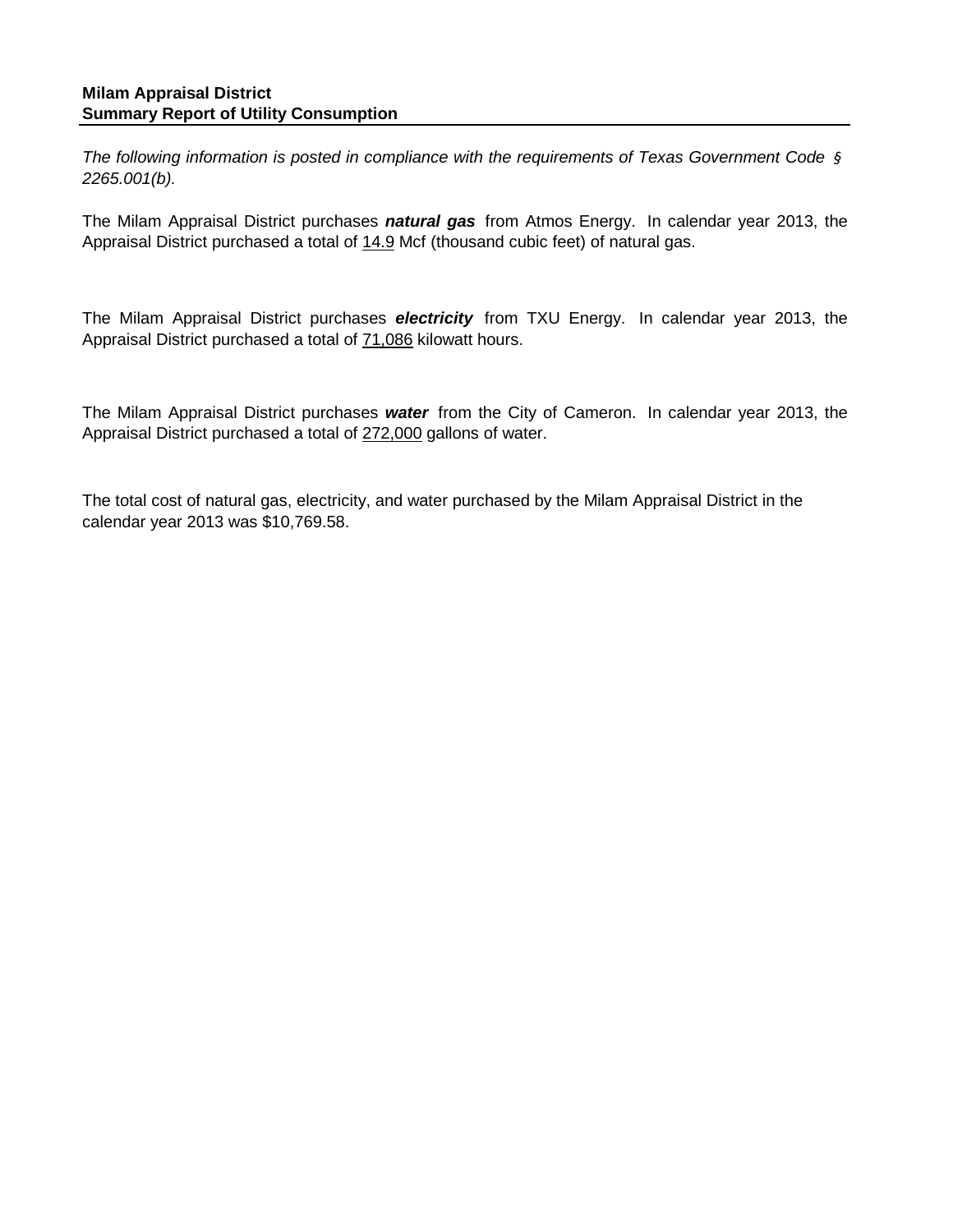## *Gas - 2013*

| Month<br>Paid | <b>Usage Period</b>      | <b>Meter</b><br>Reading | <b>Usage</b><br><b>MCF</b> | <b>Energy</b><br>Charge |        | <b>Monthly</b><br>Cost |        |
|---------------|--------------------------|-------------------------|----------------------------|-------------------------|--------|------------------------|--------|
|               | <b>Previous Reading</b>  | 105.2                   |                            |                         |        |                        |        |
| Jan           | 12/06/2012 to 01/07/2013 | 109.4                   | 4.2                        | \$                      | 0.6589 | \$                     | 65.12  |
| Feb           | 01/07/2013 to 02/05/2013 | 113.3                   | 3.9                        | \$                      | 0.6589 |                        | 62.91  |
| Mar           | 02/05/2013 to 03/05/2013 | 117.4                   | 4.1                        | \$                      | 0.6589 |                        | 63.46  |
| Apr           | 03/05/2013 to 04/02/2013 | 118.5                   | 1.1                        | \$                      | 0.6589 |                        | 46.77  |
| May           | 04/03/2013 to 05/07/2013 | 118.5                   |                            | \$                      |        |                        | 39.62  |
| Jun           | 05/08/2013 to 06/07/2013 | 118.5                   |                            | \$                      |        |                        | 39.62  |
| Jul           | 06/08/2013 to 07/09/2013 | 118.5                   |                            | \$                      |        |                        | 39.73  |
| Aug           | 07/10/2013 to 08/06/2013 | 118.5                   |                            | \$                      |        |                        | 39.54  |
| Sep           | 08/07/2013 to 09/06/2013 | 118.5                   |                            | \$                      |        |                        | 39.54  |
| Oct           | 09/07/2013 to 10/07/2013 | 118.5                   |                            | \$                      |        |                        | 39.54  |
| Nov           | 10/08/2013 to 11/06/2013 | 118.5                   |                            | \$                      |        |                        | 40.71  |
| Dec           | 11/07/2013 to 12/05/2013 | 120.1                   | 1.6                        | \$                      | 0.6158 |                        | 51.78  |
|               | Total                    |                         | 14.9                       |                         |        | \$                     | 568.34 |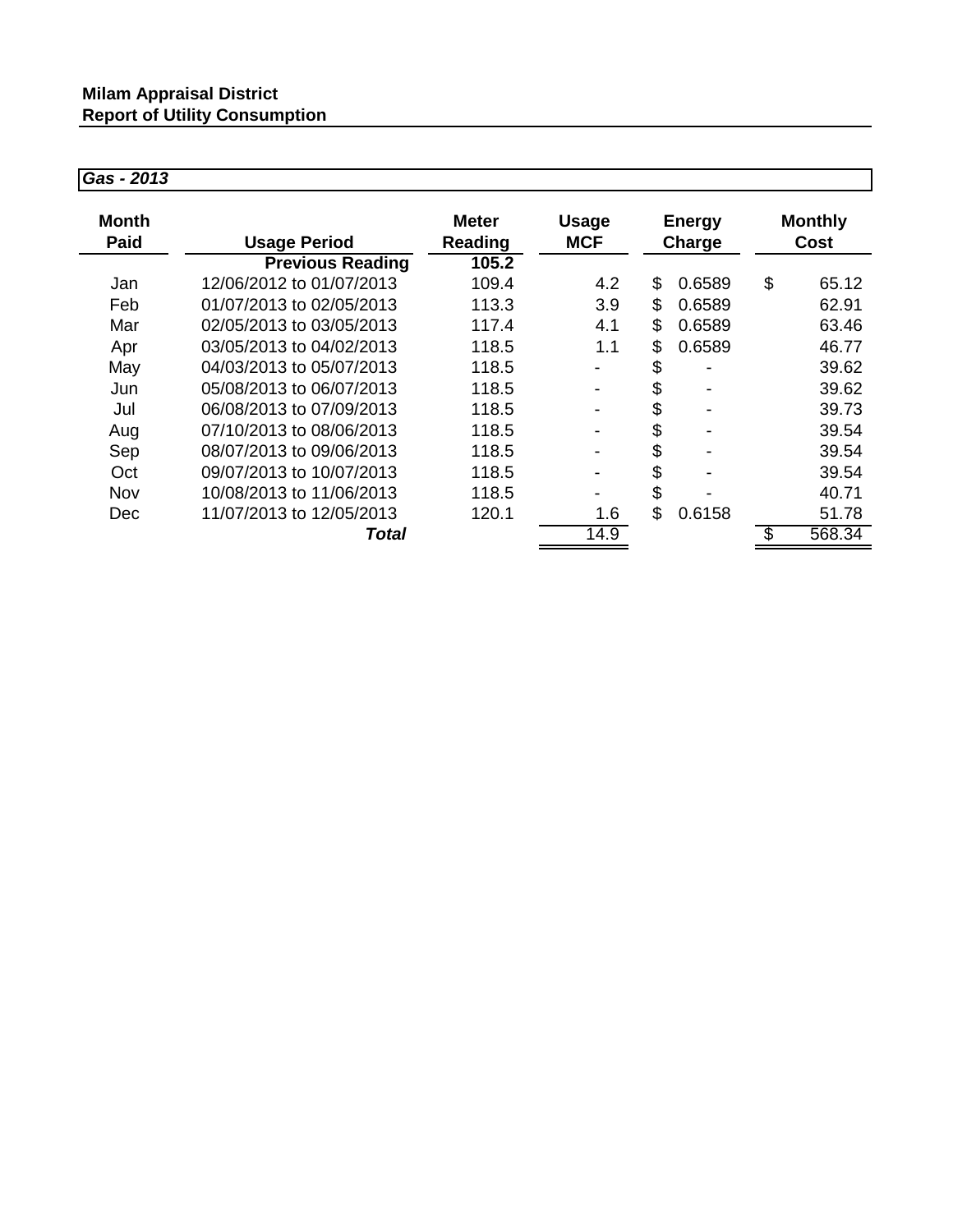## *Electricity - 2013*

| <b>Month</b><br>Paid | <b>Usage Period</b>      | <b>Meter</b><br>Reading | <b>Usage</b><br>Kwh | <b>Energy</b><br>Charge |        | <b>Monthly</b><br>Cost |          |
|----------------------|--------------------------|-------------------------|---------------------|-------------------------|--------|------------------------|----------|
|                      | <b>Previous Reading</b>  | 1,495                   |                     |                         |        |                        |          |
| Jan                  | 11/21/2012 to 12/20/2012 | 4,629                   | 3,134               | \$                      | 0.0875 | \$                     | 554.92   |
| Feb                  | 12/21/2012 to 01/23/2013 | 10,777                  | 6.148               | \$                      | 0.0875 |                        | 836.66   |
| Mar                  | 01/24/2013 to 02/21/2013 | 14,073                  | 3,296               | \$                      | 0.0875 |                        | 542.92   |
| Apr                  | 02/22/2013 to 03/24/2013 | 17,768                  | 3,695               | \$                      | 0.0875 |                        | 597.60   |
| May                  | 03/25/2013 to 04/23/2013 | 21,550                  | 3,782               | \$                      | 0.0875 |                        | 608.10   |
| Jun                  | 04/24/2013 to 05/22/2013 | 26,914                  | 5,364               | \$                      | 0.0875 |                        | 760.67   |
| Jul                  | 05/23/2013 to 06/23/2013 | 35,462                  | 8,548               | \$                      | 0.0875 |                        | 1,083.60 |
| Aug                  | 06/24/2013 to 07/23/2013 | 43,968                  | 8,506               | \$                      | 0.0875 |                        | 1,095.06 |
| Sep                  | 07/24/2013 to 08/21/2013 | 52,399                  | 8,431               | \$                      | 0.0875 |                        | 1,072.30 |
| Oct                  | 08/22/2013 to 09/22/2013 | 61,141                  | 8,742               | \$                      | 0.0875 |                        | 1,117.09 |
| Nov                  | 09/23/2013 to 10/21/2013 | 67,771                  | 6,630               | \$                      | 0.0875 |                        | 906.66   |
| Dec                  | 10/22/2013 to 11/19/2013 | 72,581                  | 4,810               | \$                      | 0.0875 |                        | 707.66   |
|                      | Total                    |                         | 71,086              |                         |        | S                      | 9,883.24 |